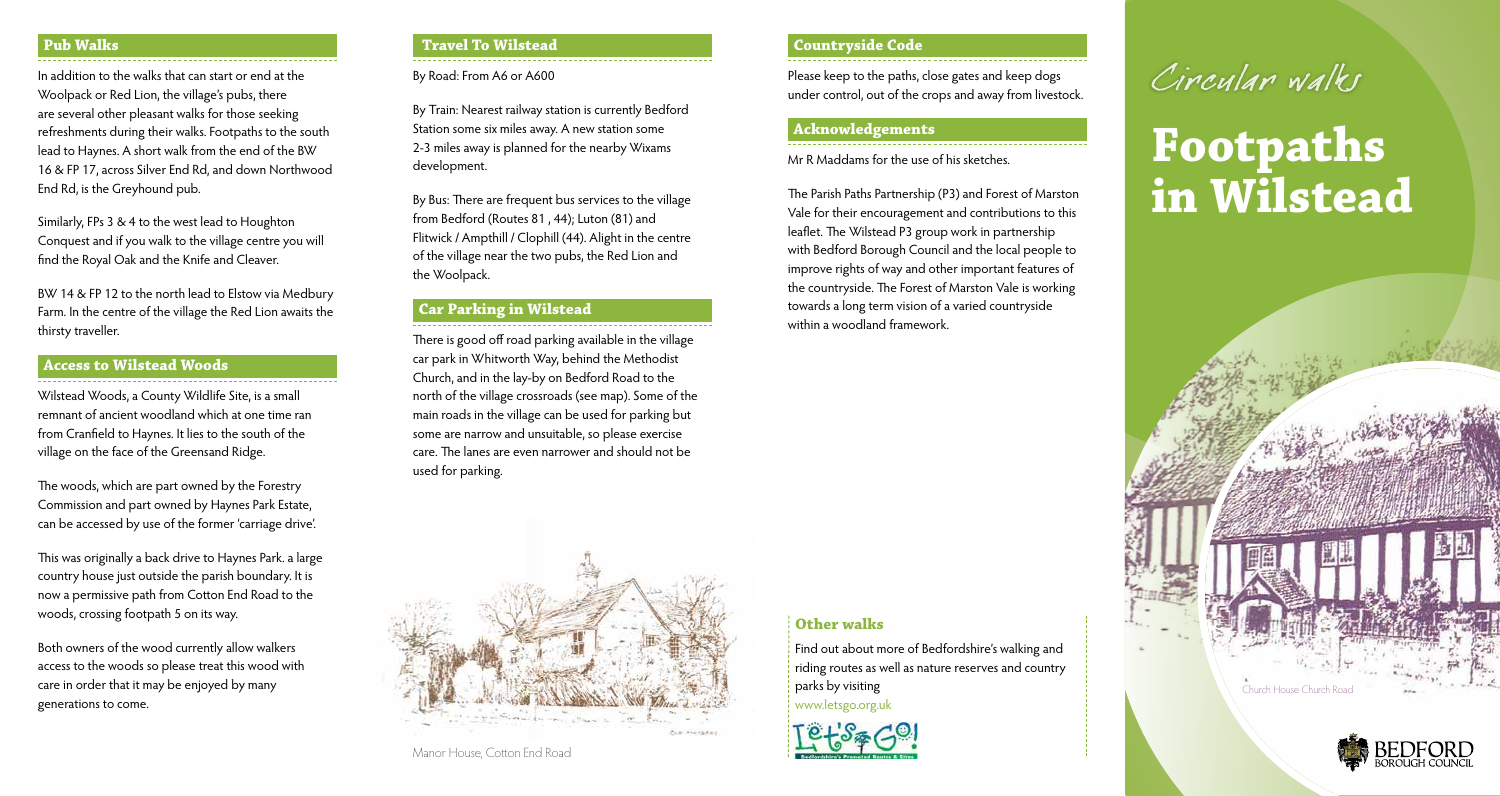The rural village of Wilstead, (sometimes known as Wilshamstead) is set towards the eastern end of the Forest of Marston Vale and offers over 17km (11 miles) of footpaths and bridleways within the parish. These provide a great variety of walks and views, sufficient to please all walkers.

#### **The Village Of Wilstead**

Wilstead lies 4 miles to the south of Bedford at the foot of the Greensand Ridge escarpment. The origin of the village dates back to Roman times, or earlier; there are signs of a settlement in fields to the north of the village. The Domesday Book (1086) records the village as Winessamestede' with 23 heads of households'.

Close to the crossroads in the middle of the village is the 14th century church of All Saints. The church contains a memorial tablet to William Tompson who in 1595 founded the Wilshamstead Charities which still exists to help the villagers. In the churchyard there is the tomb of Sir William Morgan, the Chief Secretary of the State of South Australia. A village born grocer's son, he found gold in Australia and became one of Australia's richest men. He died on a visit to the village in 1883. At the top of Church Road is the Church House thought to have been a 'Pilgrim's Rest', for those journeying to shrines.

According to the Domesday Book, at the end of Cotton End Road there used to be another hamlet called Westcotes, probably where Littleworth is now. Near here down Elms Lane is Manor Farm, thought to be the location of Nigel de Albini's Manor. Much nearer the centre of the village on Cotton End Road is another Manor Farm, thought to be the likely location of Countess Judith's (sister of William the Conqueror) manor of Winessamestede, the second manor of the village mentioned in the book.



Walking from the eastern end of Cotton End Road some of the notable buildings are the old cottages at Littleworth and near Elms Lane (fine examples of farmworkers cottages), the Old School House (formerly a Church of England primary school built in 1847), Long Thatch (a beautiful example of a thatched period cottage) and the Manor House. Little Church Farm in Vicarage Lane, 'Eyebrow Cottage' in Luton Road and Vicarage Farm in Bedford Road are amongst other fine buildings to be found elsewhere in the village.

Some of these buildings were built with Wilstead bricks made in one of the two brickyards the village once had (see map). The crudeness of their manufacture resulted in a wide variety of brick colours, some almost red. The Millennium village signs are constructed with Wilstead bricks topped with dark engineering bricks.

#### **Footpaths (FP) & Bridleways (BW)**

Wilstead is surrounded by fields and woods that reach into its very heart with working farms, public spaces and footpaths adjoining the main roads of the village. Wilstead also extends out into the immediate countryside by the means of various lanes that run at right angles from these main routes through the village. The lanes, which are up to half a mile in length, have an even more rural feel, surrounded as they are by fields. Most of the lanes turn into footpaths and bridleways, not only linking neighbouring villages, but also forming an integrated set of paths connecting all areas of the village.

Wilstcad is very fortunate in having over 17km (11 miles) of footpaths (for walkers) and bridleways (for horse riding, cycling and walking) within the parish. Some form a ring around the village (see circular walks below) with others acting as links into the village.

Combinations of these footpaths, bridleways, lanes and roads offer walks of varying lengths and varied outlooks. The paths to the south of Wilstead provide views towards the wooded escarpment whilst the paths to the north, east and west, over mainly flat farmland, offer excellent views of typical Bedfordshire countryside. The paths to the north, e.g. BW 14, and FP 12, also provide distant views of Bedford and Shortstown, including the sheds where the R101 airship was built and whose crash in 1930 put an end to the British airship industry for sixty years.

#### **Circular Walks**

Many combinations of footpaths and bridleways can be made into circular walks around the village. These circular walks can range from less than a mile to approximately 11km (7 Miles) using Luton Rd. FP5, FP7, FPI7, BW16. Elms Lane, BW14, BW11, BW15, FP12, FP13, Duck End Lane and Bedford Road.



Long Thatch, Cotton End Road

For the energetic, a circular walk can include walking up the only hills in the footpath system onto the Greensand Ridge some sixty metres above the village to the south. Having climbed up to the ridge, you are rewarded with superb views to Wootton in the west, over the new settlement of Wixams being built on the site of a former ammunition factory, to Bedford and beyond in the north and to Willington and Great Barford in the east.

The escarpment face, which contains St Macute's Wood and the site of an ancient chapel, can be seen from all parts of the village providing a contrasting backdrop to the paths and bridleways on this side of the village.

## **Links to other Villages**

The footpaths and bridleways not only join various parts of the village but also form links with the neighbouring villages of Cotton End, Haynes, Houghton Conquest and Elstow.

Cotton End has a single footpath to it starting at the eastern end of the village just before Littleworth. Haynes can be reached from the end of Ivy Lane or from the end of Elms Lane. These two ways meet at Northwood End Farm and from there it is a short walk down North Lane into Haynes.

Houghton Conquest can be reached from Bedford Road near where it meets Duck End Lane or from the end of Church Road near the church. Both these cross the A6 on the level (be careul when crossing) and then join up with footpaths from Houghton Conquest.

Elstow can be reached From Duck End Lane, or Hooked Lane or Cotton End Road where it meets Elms Lane.